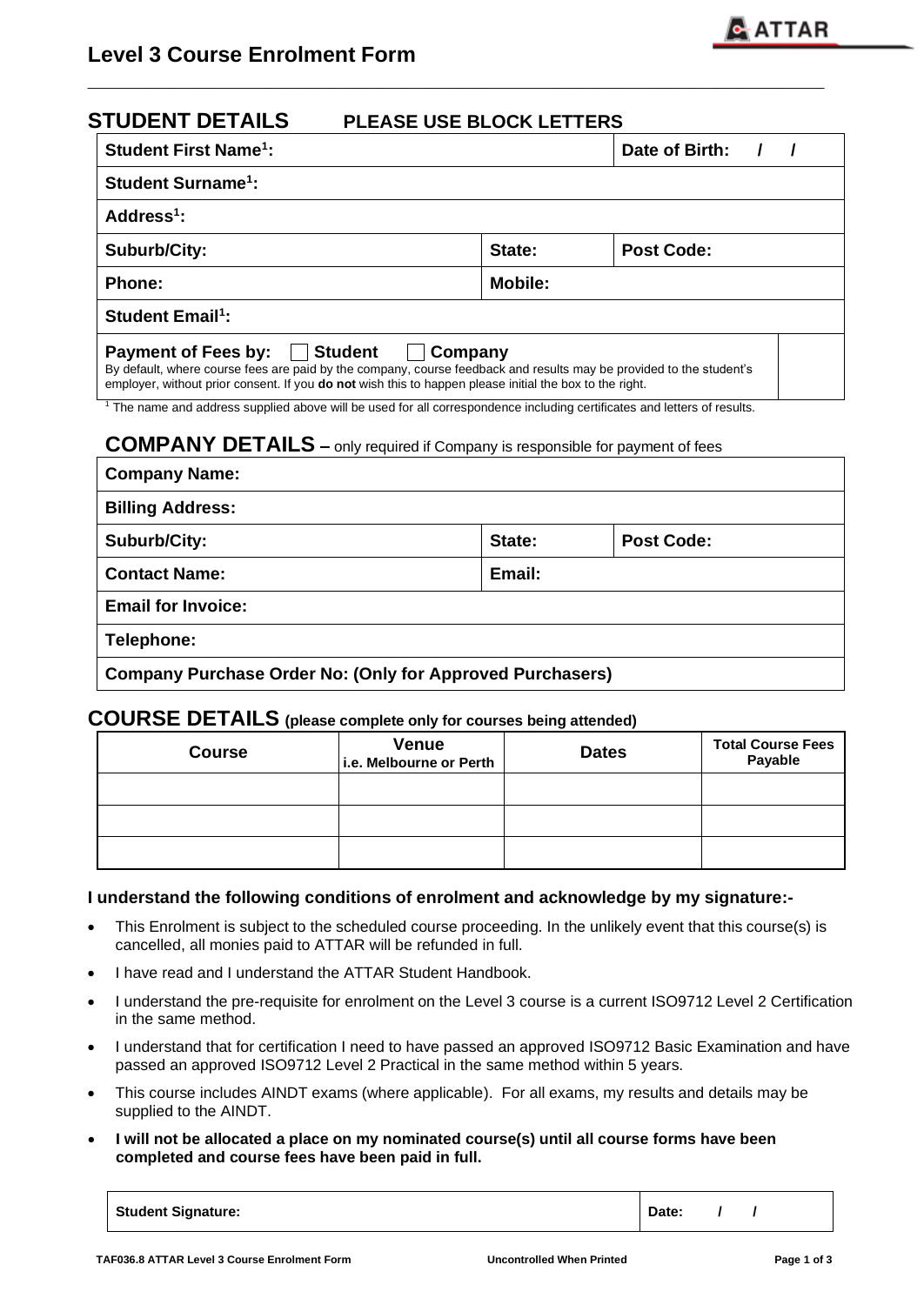



| <b>Student name:</b> | Date of birth: |  |  |  |
|----------------------|----------------|--|--|--|
|----------------------|----------------|--|--|--|

**\_\_\_\_\_\_\_\_\_\_\_\_\_\_\_\_\_\_\_\_\_\_\_\_\_\_\_\_\_\_\_\_\_\_\_\_\_\_\_\_\_\_\_\_\_\_\_\_\_\_\_\_\_\_\_\_\_\_\_\_\_**

## **BASIC EXAM**

The Basic exam is a pre-requisite for both certification and issuing of any Level 3 results. Candidates who have not previously passed the basic exam or hold current approved ISO9712 Level 3 qualifications will be required to sit the Basic Exam.

Candidates who have not previously passed the Basic exam must arrange to sit the Basic Exam prior to or after the Level 3 course.

Basic exams will not be offered during Level 3 courses, to allow candidates to focus on the Main Method.

Only the areas relating to the selected Level 3 course will be covered in detail during the course.

Refer to the AINDT Guide to Certification for Specific Details.

## **PRACTICAL EXAM**

To align your Level 2 Practical examination dates with your level 3 exam dates, it is strongly recommended that all candidates sit the applicable practical exam during the course.

A practical examination is included with all 5 day single method Level 3 courses, if required.

Please tick the box if you would like to sit the practical examination in addition to the Main Method Exam:



Practical Examination

### **PRE-REQUISITES**

I understand the pre-requisite for enrolment on the Level 3 course is a current approved ISO9712 Level 2 Certification in the same method and the Basic Exam is a pre-requisite for both certification and issuing of any Level 3 results.

This is an ADVANCED course, and I understand than on commencement of this course I may be assessed on my CURRENT Level 2 knowledge, and may be removed from the course is my knowledge is deemed inadequate.

| Student Signature: | Date: |
|--------------------|-------|
|--------------------|-------|